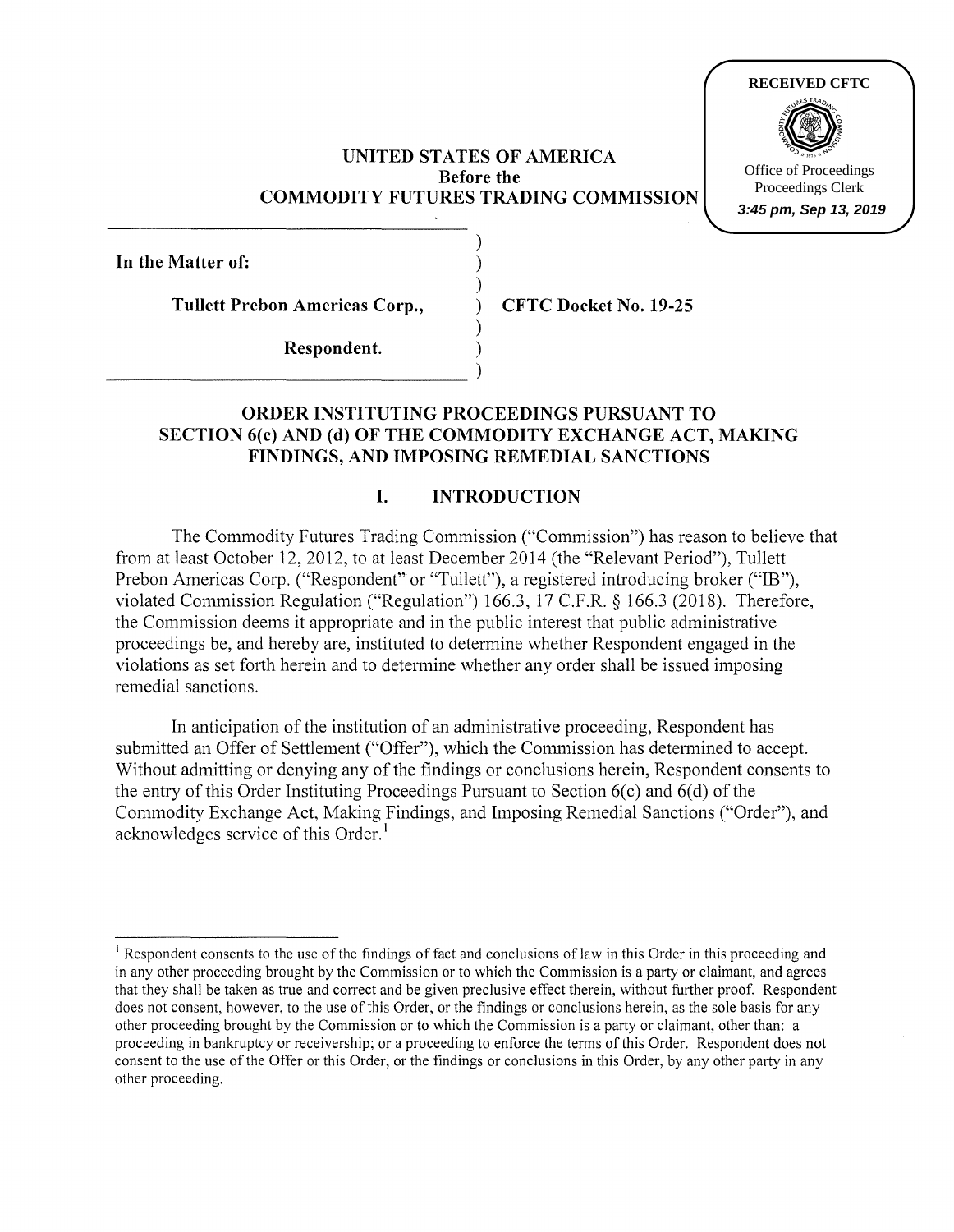#### **II. FINDINGS**

The Commission finds the following:

#### **A. SUMMARY**

During the Relevant Period, Tullett failed to diligently supervise brokers on its U.S. Dollar Medium-Term Interest Rate Swaps Desk (the "Desk") to prevent and detect potential violations of the federal commodities laws. Specifically, certain Tullett brokers made false or misleading statements to Tullett customers relating to, among other things, certain executed trades and bids and offers.

Tullett had policies that prohibited conveying false or misleading information to customers. But Tullett failed to implement procedures to monitor for and prevent the types of false or misleading statements that are the subject of this Order. Due to this deficiency, Tullett failed to perform meaningful oversight of the conduct of its brokers on the Desk, even after a Tullett employee questioned the brokers' practices. Tullett therefore failed to adequately supervise activities relating to its business as a Commission registrant in violation of Regulation 166.3, 17 C.F.R. § 166.3 (2018).

### **B. RESPONDENT**

**Tullett Prebon Americas Corp.** is a domestic brokerage service firm providing intermediary services to institutional customers in a variety of different products, including interest rate derivatives, foreign exchange, and energy products. Its headquarters is located at 200 Vesey Street, New York, New York, 10285.

Tullett filed an application to be registered with the Commission as an 1B on September 27, 2012. It has been registered as an IB since September 30, 2013.

### **C. FACTS**

### **1. Tullett's Medium-Term Interest Rates Swaps Desk**

During the Relevant Period, Tullett operated as an interdealer broker ("IDB"), acting as an intermediary for customers seeking to buy or sell "over-the-counter" U.S. dollar-denominated medium-term interest rate swaps ("instruments" or "swaps").<sup>2</sup> The Desk primarily interacted with its customers via recorded telephone lines in a practice known as voice-brokering. Tullett brokers received bids and offers from customers and communicated those bids and offers to other Tullett customers. In doing so, Tullett brokers created a "liquidity pool," or a group of

<sup>&</sup>lt;sup>2</sup> While these swaps can take various forms, one of the most common intermediate term interest rate swaps is an outright swap of fixed for floating interest rates, also referred to as a semi-bond trade or a "straight swap." The intermediate term interest rate swap transactions brokered by the Desk are known in the industry as "medium-term" interest rate swaps, which are swaps that cover maturities (or "tenors") from two to thirty years (and sometimes up to fifty or sixty years).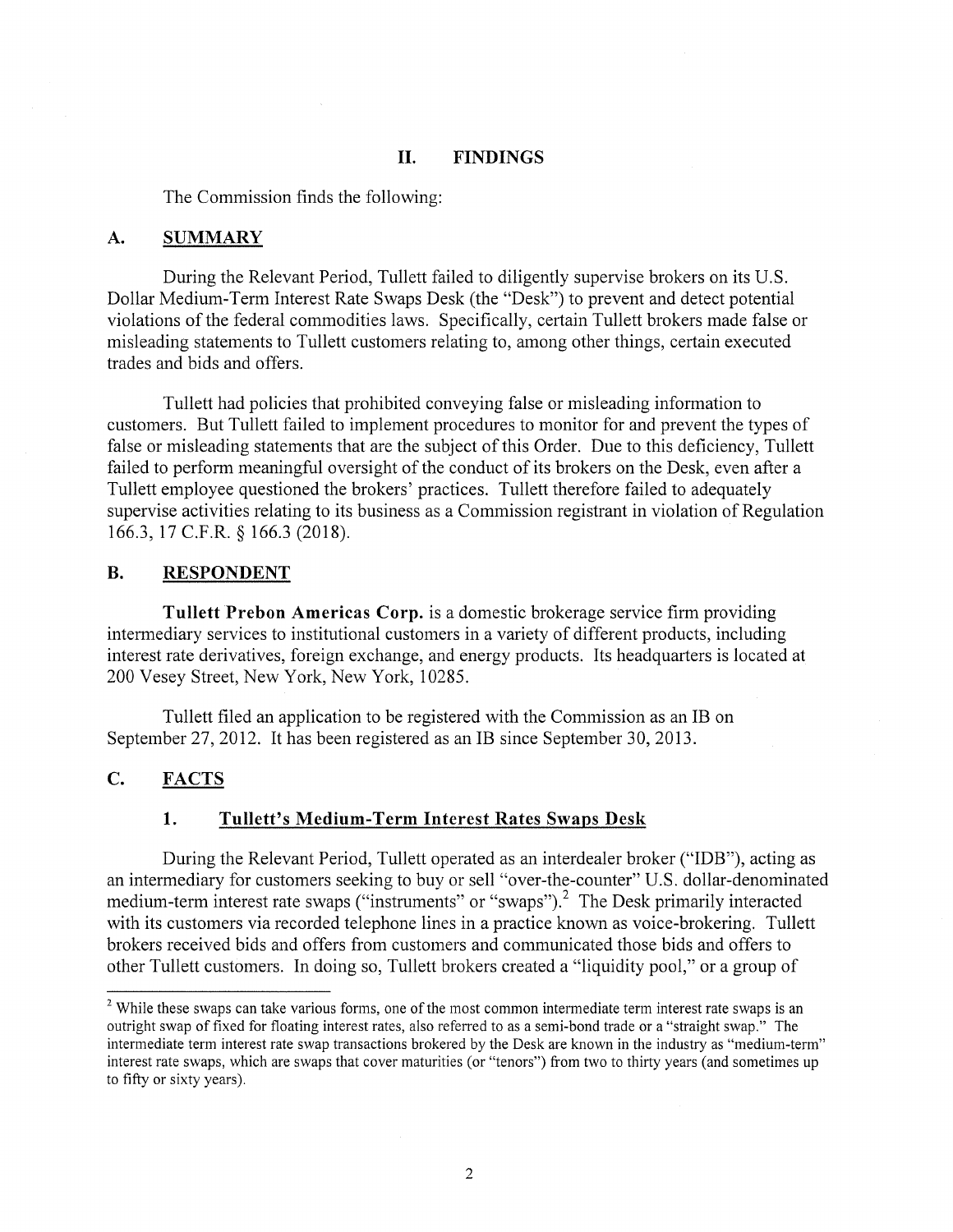potential buyers and sellers of medium-term interest rate swaps, for whom Tullett facilitated trades. When trades were consummated at Tullett, Tullett brokers generally reported those trades to its other customers, a practice known as "announcing trades." Tullett earned commissions for trades that were consummated by Tullett's customers which had been arranged (or brokered) by Tullett brokers. Tullett paid its brokers a portion of the commission that Tullett earned for the transactions that the brokers consummated.<sup>3</sup>

In 2011, a Tullett employee raised concerns to Tullett' s compliance department that certain brokers on the Desk were giving customers false or misleading information about certain executed trades and bids and offers. Notwithstanding this employee complaint, Tullett did not adequately enhance its procedures to ensure its employees provided true and accurate information to Tullett customers. Indeed, certain brokers on the Desk continued to provide customers false or misleading information about certain executed trades, bids, and offers throughout the Relevant Period.

### **2. The Failure To Supervise**

Throughout the Relevant Period, Tullett was aware of the risk that brokers might provide customers with misleading information and developed and issued internal policies that expressly prohibited such practices. For example, Tullett's Code of Conduct for employees prohibited brokers from reporting "non-existing markets or trades." Tullett sent memos to the brokers reinforcing this prohibition. For example, in May 2013, Tullett circulated a memo to brokers titled "Tullett Prebon Americas Corp. and subsidiaries policy against reporting non-existing markets or trades." This memo stated, "[a]s a reminder, all brokers are strictly prohibited from reporting or offering to report non-existing markets or trades." Similarly, in 2015, Tullett implemented a new "Swaps Firm Policies and Procedures Manual" which included a section entitled "Supervision," which stated that, "it is strictly prohibited for any sales personnel to: (1) Use high pressure sales tactics; (2) Knowingly make any false statement."

Notwithstanding its publication of policies against Desk brokers using false or misleading information, Tullett failed to implement supervisory procedures reasonably designed to prevent such activity.

#### **III. LEGAL DISCUSSION**

Regulation 166.3, 17 C.F.R. § 166.3 (2018), imposes on every Commission registrant (except associated persons who have no supervisory duties) an affirmative duty to "diligently supervise the handling by its partners, officers, employees and agents ... of all commodity interest accounts carried, operated, advised or introduced by the registrant and all other activities of its partners, officers, employees and agents ... relating to its business as a Commission Registrant." In adopting the rule, the Commission stated that its "basic purpose ... is to protect customers by ensuring that their dealings with the employees of Commission registrants will be

<sup>&</sup>lt;sup>3</sup> The regulation of swap dealers is governed by Section 4s of the Commodity Exchange Act ("Act"), 7 U.S.C. § 6s (2012), and Part 23 of the Regulations, 17 C.F.R. pt. 23 (2018).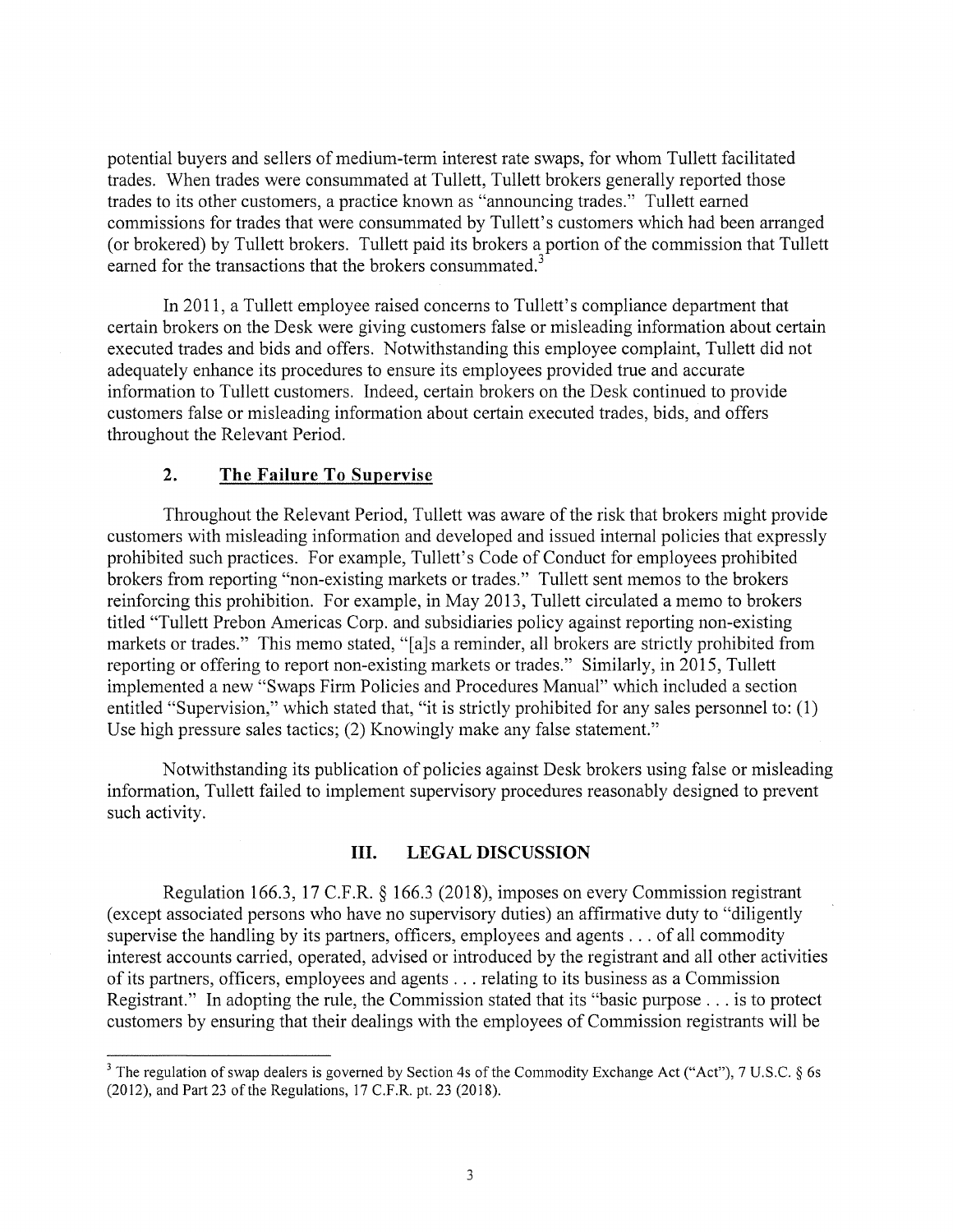reviewed by other officials in the firm." Adoption of Customer Protection Rules, 43 Fed. Reg. 31,886, 31,889 (July 24, 1978) ("Final Rules"). Regulation 166.3 thus imposes upon registrants an affirmative duty to supervise their employees and agents diligently by establishing, implementing, and executing an adequate supervisory structure and compliance programs.

In order to prove a violation of Regulation 166.3, the Commission must demonstrate that either: (1) the registrant's supervisory system was generally inadequate; or (2) the registrant failed to perform its supervisory duties diligently. *In re GNP Commodities, Inc.,* CFTC No. 89- 1, 1992 WL 201158, at \*19 (Aug. 11, 1992), *aff'd sub nom. Monieson v. CFTC,* 996 F 2d. 852 (7th Cir. 1993); Final Rules, 43 Fed. Reg. at 31,889. A violation under Regulation 166.3 is an independent violation for which no underlying violation is necessary. *See, e.g., In re Collins,*  CFTC No. 94-13, 1997 WL 761927, at\*l0 (Dec. 10, 1997) ("It is well settled that a violation under Rule 166.3 is 'an independent and primary violation for which no underlying violation is necessary."' (citation omitted)); *GNP Commodities,* 1992 WL 201158, at\* 17 n.11 ("Rule 166.3 establishes failure to supervise as an independent and primary violation .... " (citation omitted)).

"[A] showing that the registrant lacks an adequate supervisory system can be sufficient to establish a breach of duty under Rule 166.3." *Collins,* 1997 WL 761927, at \*10 (citing *In re First Nat'! Trading Corp.,* CFTC Nos. 90-28, 92-17, 1994 WL 378010, at \*10 (July 20, 1994), aff'd without op. sub nom. Pick v. CFTC, 99 F.3d 1139 (6th Cir. Oct. 21, 1996)). The lack of an adequate supervisory system can be established by showing that the registrant failed to develop proper procedures for the detection of wrongdoing. *CFTC v. Trinity Fin. Grp, Inc.,* No. 92-cv-6832, 1997 WL 820970, at \*29 (S.D. Fla. Sept. 29, 1997) (controlling person failed to establish or maintain meaningful procedures for detecting fraud by firm's employees and controlling person knew of specific incidents of misconduct, yet failed to take reasonable steps to correct the problems), *aff'd in part, vacated in part, and remanded sub nom. CFTC v. Sidoti*, 178 F.3d 1132, 1137 (11th Cir. 1999). Where a supervisory system was in place, the issue is whether it was diligently administered. *In re Paragon Futures Ass'n,* CFTC No. 88-18, 1992 WL 74261, at \*14 (Apr. 1, 1992) ("[T]he focus of any proceeding to determine whether Rule 166.3 has been violated will be on whether such review occurred and, if it did, whether it was 'diligent.'"); *Collins,* 1997 WL 761927, at \*10.

Evidence of violations that "should be detected by a diligent system of supervision, either because of the nature of the violations or because the violations have occurred repeatedly," is probative of a failure to supervise. *Paragon Futures,* CFTC No. 88-18, 1992 WL 74261, at \*14. A registrant can also be liable for failure to supervise if it "knew of specific instances of misconduct, yet failed to take reasonable steps to correct the problems." *Sidoti,* 178 F.3d at 1137.

The duty to supervise "expands a registrant's focus beyond the consequences of its agents' wrongful acts to include the broader goals of detection and deterrence of possible wrongdoing by a [registrant's] agents." *Lobb v. J T McKerr & Co.,* CFTC No. 85R-185, 1989 WL 242384, at \*11 (Dec. 14, 1989). Accordingly, under Regulation 166.3, registrants have a "duty to develop procedures for 'the detection and deterrence of possible wrongdoing by its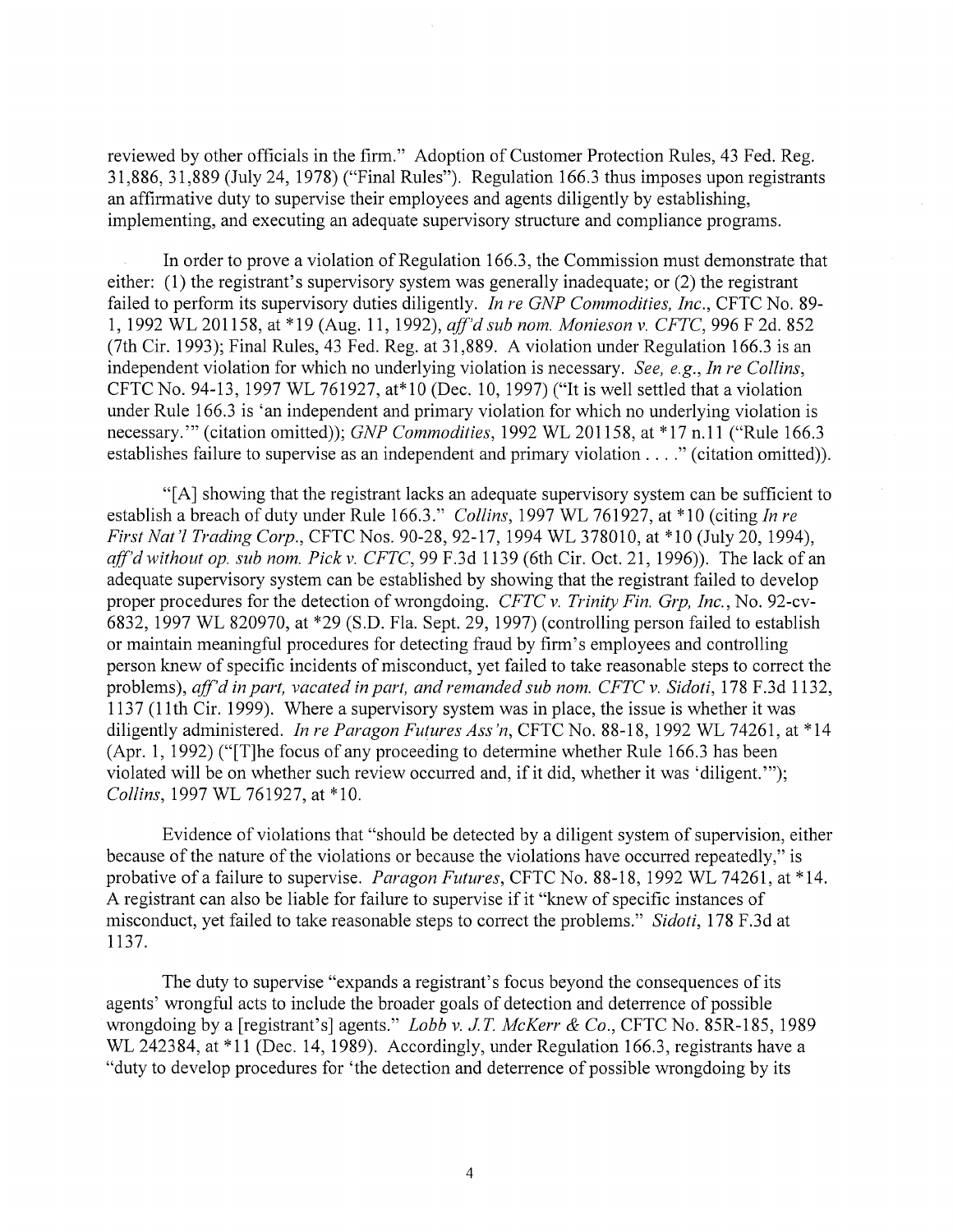agents."' *Sansom Refining Co. v. Drexel Burnham Lambert, Inc.,* CFTC No. 82-R448, 1990 WL 282783, at \*11 (Feb. 16, 1990) (quoting *Lobb v. JT McKerr & Co.,* 1989 WL 242384, at \*11).

Tullett failed to have in place an adequate supervisory system and failed to perform its supervisory duties diligently as to the Desk. Specifically, Tullett knew or should have known that certain Tullett brokers were conveying certain false or misleading information to customers, yet Tullett failed to take adequate steps in response. Tullett therefore failed to supervise diligently its officers, employees, and agents and did not have sufficient procedures in place to detect and deter misconduct, in violation of Regulation 166.3.

### **IV. FINDINGS OF VIOLATIONS**

Based on the foregoing, the Commission finds that during the Relevant Period, Tullett violated Regulation 166.3, 17 C.F.R. §166.3 (2018).

## **V. OFFER OF SETTLEMENT**

Respondent has submitted an Offer in which it, without admitting or denying the findings and conclusions herein:

- A. Acknowledges service of this Order;
- B. Admits the jurisdiction of the Commission with respect to all matters set forth in this Order and for any action or proceeding brought or authorized by the Commission based on violation of or enforcement of this Order;
- C. Waives:
	- 1. The filing and service of a complaint and notice of hearing;
	- 2. A hearing;
	- 3. All post-hearing procedures;
	- 4. Judicial review by any court;
	- 5. Any and all objections to the participation by any member of the Commission's staff in the Commission's consideration of the Offer;
	- 6. Any and all claims that it may possess under the Equal Access to Justice Act, 5 U.S.C. § 504 (2012) and 28 U.S.C. § 2412 (2012), and/or the rules promulgated by the Commission in conformity therewith, Part 148 of the Commission's Regulations, 17 C.F.R. pt. 148 (2018), relating to, or arising from, this proceeding;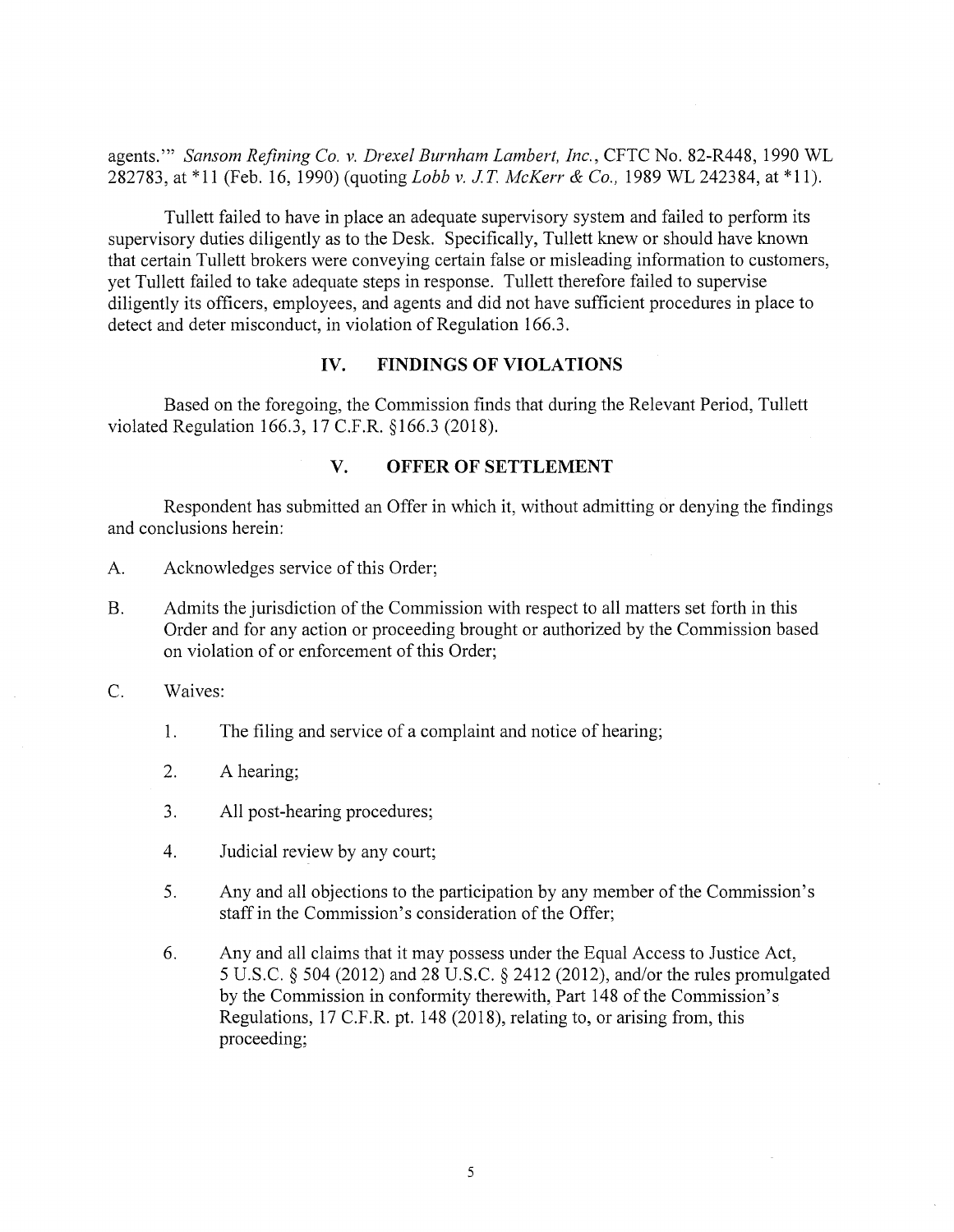- 7. Any and all claims that it may possess under the Small Business Regulatory Enforcement Fairness Act of 1996, Pub. L. No. 104-121, tit. II,§§ 201-253, 110 Stat. 847, 857-74 (codified as amended at 28 U.S.C. § 2412 and in scattered sections of 5 U.S.C. and 15 U.S.C.), relating to, or arising from, this proceeding; and
- 8. Any claims of Double Jeopardy based on the institution of this proceeding or the entry in this proceeding of any order imposing a civil monetary penalty or any other relief, including this Order.
- D. Stipulates that the record basis on which this Order is entered shall consist solely of the findings contained in this Order to which Respondent has consented in the Offer;
- E. Consents, solely on the basis of the Offer, to the Commission's entry of this Order that:
	- 1. makes findings by the Commission that Respondent violated Regulation 166.3, 17 C.F.R. § 166.3 (2018);
	- 2. orders Respondent to cease and desist from violating Regulation 166.3;
	- 3. orders Respondent to pay a civil monetary penalty in the amount of eleven million dollars (\$11,000,000) plus post-judgment interest; and
	- 4. orders Respondent and its successors and assigns to comply with the conditions and undertakings consented to in the Offer and as set forth below in Section VI of this Order.

Upon consideration, the Commission has determined to accept the Offer.

## **VI. ORDER**

# **Accordingly, IT IS HEREBY ORDERED THAT:**

- A. Respondent shall cease and desist from violating Regulation 166.3, 17 C.F.R. § 166.3 (2018).
- B. Civil Monetary Penalty: Respondent shall pay a civil monetary penalty in the amount of eleven million dollars (\$11,000,000) (the "CMP Obligation"), within ten days of the date of the entry of this Order. If the CMP Obligation is not paid in full within ten days of the date of entry of this Order, then post-judgment interest shall accrue on the CMP Obligation beginning on the date of entry of this Order and shall be determined by using the Treasury Bill rate prevailing on the date of entry of this Order pursuant to 28 U.S.C. § 1961 (2012).

Respondent shall pay the CMP Obligation and any post-judgment interest by electronic funds transfer, U.S. postal money order, certified check, bank cashier's check, or bank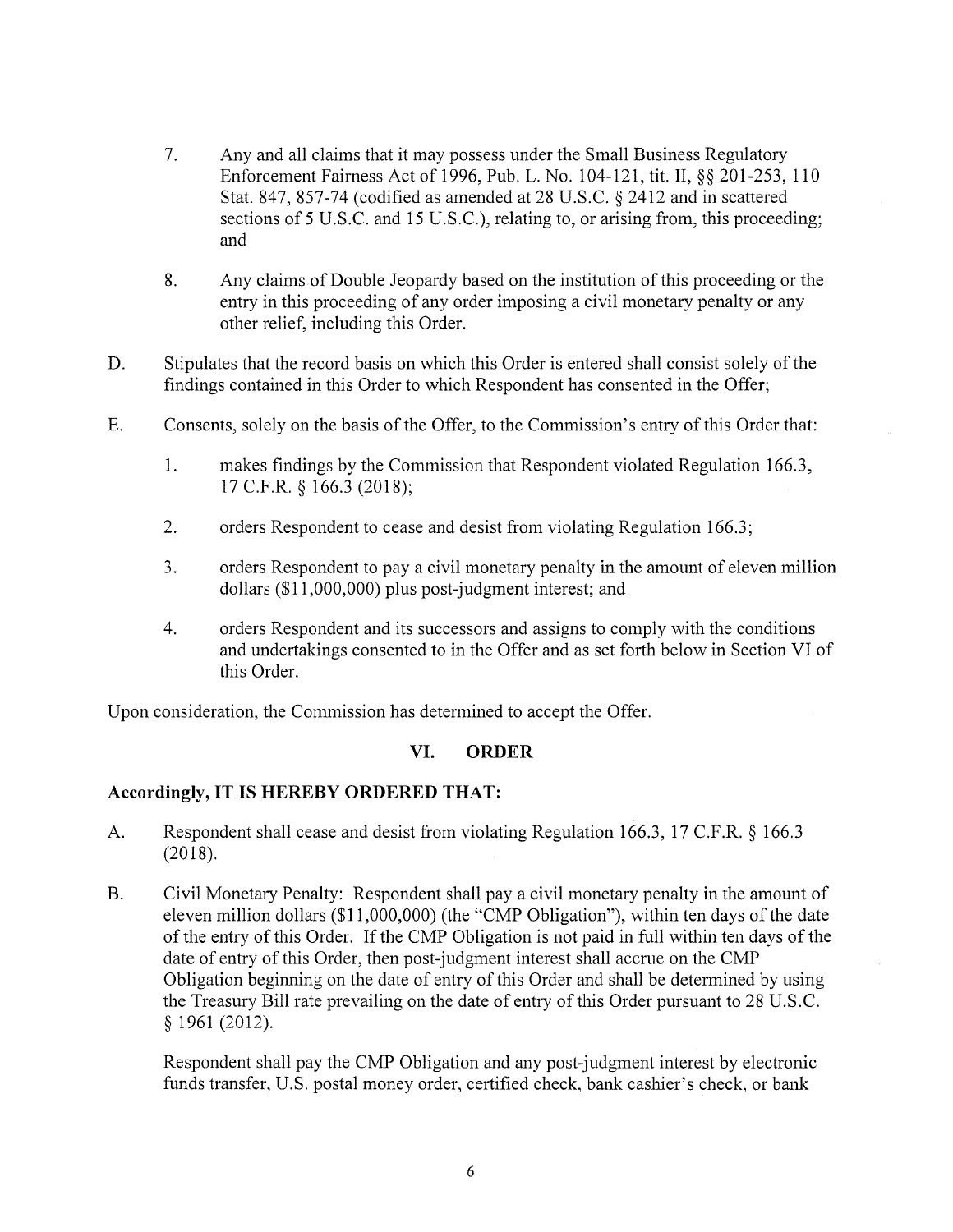money order. If payment is to be made other than by electronic funds transfer, then the payment shall be made payable to the Commodity Futures Trading Commission and sent to the address below:

MMAC/ESC/AMK326 Commodity Futures Trading Commission Division of Enforcement 6500 S. MacArthur Blvd. HQ Room 181 Oklahoma City, OK 73169 ( 405) 954-6569 office ( 405) 954-1620 fax 9-AMC-AR-CFTC@faa.gov

If payment is to be made by electronic funds transfer, Respondent shall contact Marie Thorne or her successor at the above address to receive payment instructions and shall fully comply with those instructions. Respondent shall accompany payment of the CMP Obligation with a cover letter that identifies the paying Respondent and the name and docket number of this proceeding. The paying Respondent shall simultaneously transmit copies of the cover letter and the form of payment to the Chief Financial Officer, Commodity Futures Trading Commission, Three Lafayette Centre, 1155 21st Street, NW, Washington, D.C. 20581.

- C. Respondent and its successors and assigns shall comply with the following conditions and undertakings set forth in its Offer:
	- 1. Public Statements: Respondent agrees that neither it nor any of its successors and assigns, agents or employees under its authority or control shall take any action or make any public statement denying, directly or indirectly, any findings or conclusions in this Order or creating, or tending to create, the impression that this Order is without a factual basis; provided, however, that nothing in this provision shall affect Respondent's: (i) testimonial obligations; or (ii) right to take legal positions in other proceedings to which the Commission is not a party. Respondent and its successors and assigns shall comply with this agreement, and shall undertake all steps necessary to ensure that all of its agents and/or employees under its authority or control understand and comply with this agreement.
	- 2. Cooperation, in General: Respondent shall cooperate fully and expeditiously with the Commission, including the Commission's Division of Enforcement, in this action, and in any current or future Commission investigation or action related thereto. Respondent shall also cooperate in any investigation, civil litigation, or administrative matter related to, or arising from, this action.